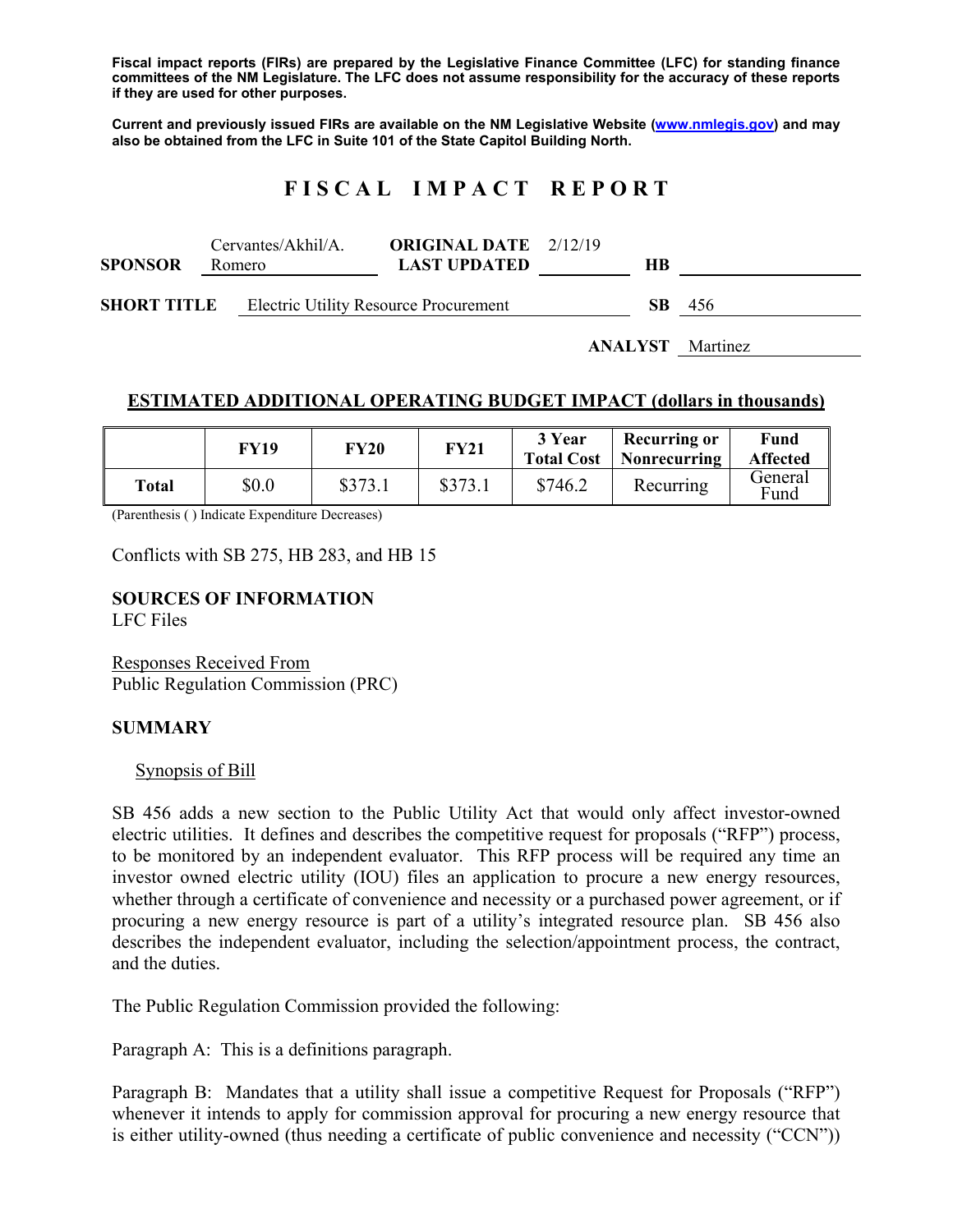#### **Senate Bill 456 – Page 2**

or through a purchase power agreement ("PPA"). The competitive RFP shall: (i) provide reasonable opportunity to bid; (ii) provide an evaluation framework that will be used to judge bids, including the inputs, assumptions, criteria and models used; (iii) tries to level the playing field between PPA proposals and utility-owned resource proposals; and (iv) complies with all applicable commission regulations.

Paragraph C: Any application for the procurement of a new energy resource, including a CCN or approval of a PPA, shall provide and describe the responses to the competitive RFP process.

Paragraph D: Bidders in the competitive RFP process shall be permitted access to the modeling inputs and assumptions that were used to evaluate the bid as they apply to the bidder's particular facility, with sufficient time that the bidder is allowed to correct errors and omissions before the end of the RFP process. If it is determined that there is an error or omission in the utility's modeling and assumptions, the Commission shall require the utility to perform additional modeling to fairly and accurately represent the resources presented in the bids.

Paragraph E: utilities cannot use the RFP to require the resource's location to be on a utilityowned or -controlled site and then refuse to allow or consider a proposal at the site by an independent power producer ("IPP") proposing a PPA. The only exception is if the utility can show the Commission that it would not be feasible to lease or transfer the site to the IPP for reasonable compensation.

Paragraph F: Approximately four months (120 days or more) prior to filing an integrated resource plan ("IRP") with the Commission or an application to procure a new energy resource, the utility shall file with the Commission the name and qualifications of an independent evaluator agreed upon by the utility, the Commission's Utility Division staff, and the attorney general ("the IE committee") to be the monitor of the RFP process and a proposed contract between the commission and the independent evaluator. If the utility is not seeking to procure any new resources in the IRP, then it does not need to file the application for the appointment of the independent evaluator or engage in a competitive resource procurement process.

Paragraph G: if the IE committee can not agree on an independent evaluator, the utility must notify the Commission, which shall then propose an independent evaluator and an IE contract.

Paragraph H: at least 120 days before the utility begins considering a CCN application or an application for approval of a PPA, the Commission shall "provide public notice of the name and qualifications of the proposed IE." Within 7 days of providing public notice of the proposed IE, "an interested person, organization or entity may file a verified protest" …… "for good cause shown."

Paragraph I: if the 7-day notice period after the Commission provides the name and qualifications of its proposed IE (as described in Paragraph H) expires, the Commission "may by written decision" appoint the person who was noticed. If the Commission does not appoint that person, then it must propose the name and qualifications of another person for IE and go through the process described in Paragraph H again. The Commission can fire the IE at any point, subject to the terms agreed upon in the contract.

Paragraph J: once the Commission decides to appoint an IE, it shall by written decision approve a contract. The Commission pays the IE and the utility reimburses the Commission and the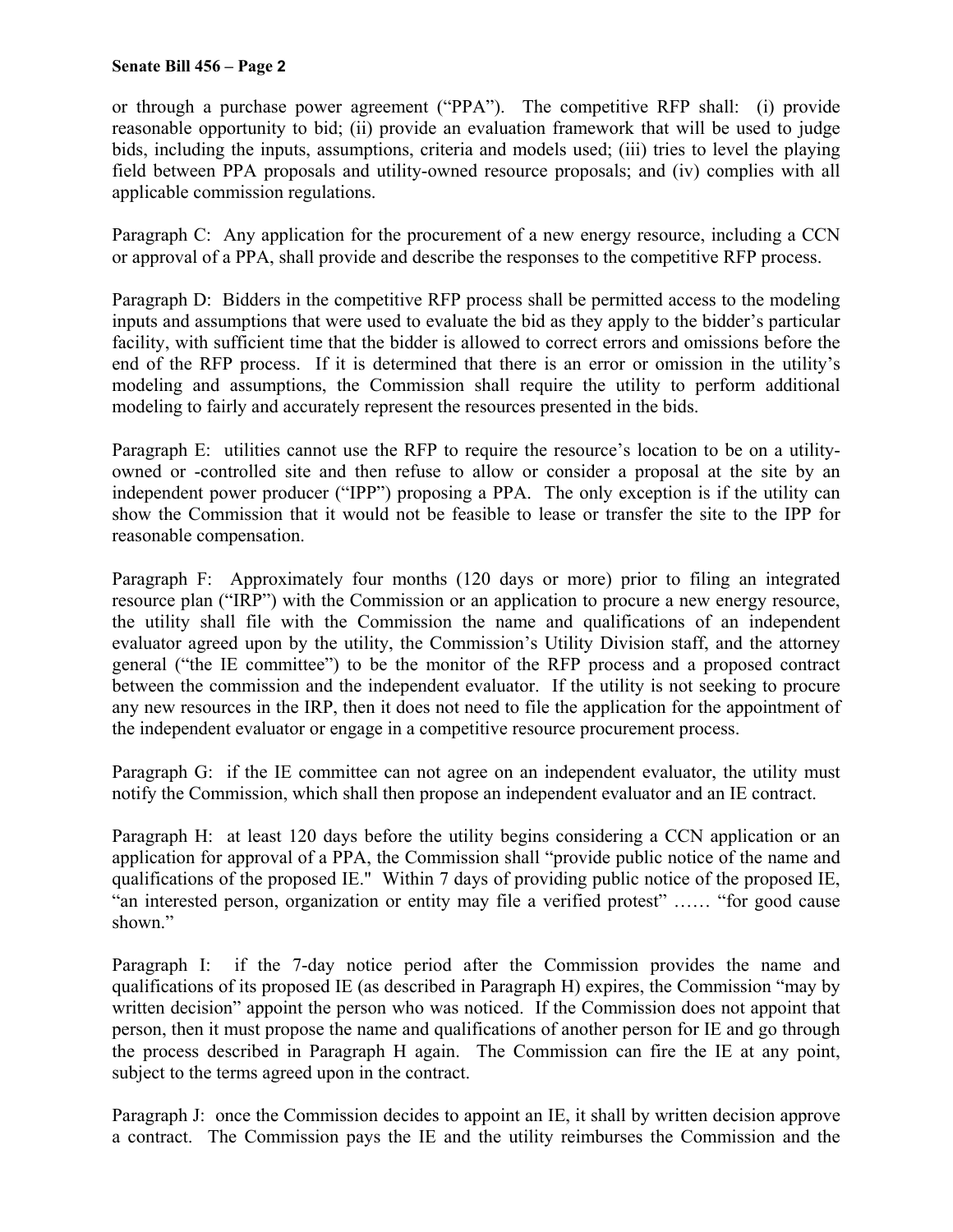#### **Senate Bill 456 – Page 3**

ratepayers reimburse the utility through rates. The contract terms shall prohibit the IE from "assisting any entity in making proposals to the commission for a period of three years from the date the contract terminates or expires." The Commission can fire the IE at any point, subject to the terms agreed upon in the contract.

Paragraph K: the IE shall have prompt access to all the utility's models, documents, data, and so on used by the utility to develop its competitive RFP. The utility shall provide the IE with the bid evaluation results and modeling runs in a timely fashion. The IE will verify the results of the competitive RFP process and investigate if the RFP process "reasonably invited and considered all feasible resource options to satisfy the utility's service needs."

Paragraph L: the IE will advise the Commission if the competitive RFP is reasonable and sufficient to solicit and evaluate bids in a fair and reasonable manner.

Paragraph M: if the IE finds a problem or deficiency in the RFP, he/she must promptly notify the utility. The utility responds to the notice and then the IE notifies the Commission of the nature of the problem or deficiency and the utility's response and resolution of the issue. This will all be part of the Commission's record in the docketed resource procurement case.

Paragraph N: prior to the Commission's evidentiary hearing in a resource procurement case, the IE shall report to the Commission whether the RFP process, including all inputs, was "reasonable, competitively fair and sufficient to reasonably identify the most cost-effective option among feasible resource alternatives available."

Paragraph O: The Commission shall schedule at least one procedural conference between the utility, the Commission, and other intervenors in the case where they may question the IE about his/her findings. The IE's opinions, determinations and statements shall constitute evidence and will be part of the permanent record.

Paragraph P: the IE shall not be a party to a resource procurement case but will testify if called upon.

Paragraph Q: the utility may request a waiver from the requirements of this section or the requirements of the rules the Commission creates to implement this section if it can demonstrate extraordinary circumstances exist. The utility must demonstrate that the waiver and the alternate method of procuring an energy resource are necessary for the public interest. Such a request may otherwise satisfy all applicable commission rules about waivers of or variances from Commission rules.

Paragraph R: the competitive RFP process does not apply to a special service contract customer who pays all costs for the resource and whose contract is approved by the Commission.

Paragraph S: the IE's work shall be public record, except where information deemed competitively confidential is protected. The confidentiality restriction shall last two years past the Commission's decision on the specific resource procurement application unless good cause is shown for longer.

Paragraph T: the Commission has six months to effect rulemakings to implement this new section.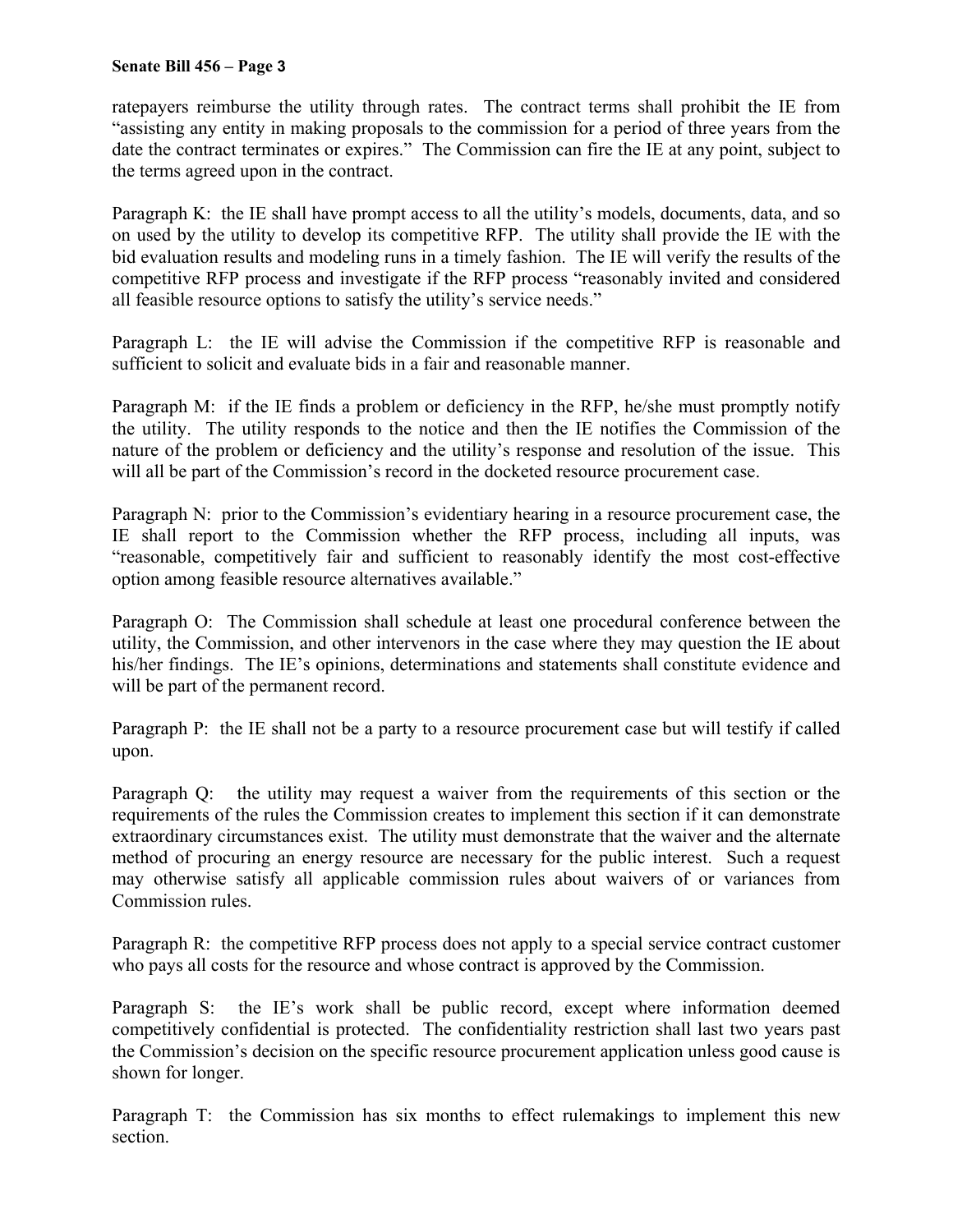# **FISCAL IMPLICATIONS**

SB456 does not carry an appropriation. However, the PRC states that they will need an additional 4 FTE to perform all requirements within SB456. The costs of the 4 FTE will be \$373.1 thousand per fiscal year. This will be a recurring expense to the general fund.

### **SIGNIFICANT ISSUES**

The Public Regulation Commission provided the following:

Determining the requirements of the IE appears to be one of the most significant issues.

Integrated resource plans are mentioned in Section F, which requires the utility to file an agreedupon independent evaluator's name and qualifications with the the Commission if the utility seeks to procure any new resource in its integrated resource plan. An IRP is merely a long-term plan or forecast for what a utility believes its will need in its portfolio to meet projected load growth. As a part of this 3-year process, the utility develops multiple scenarios, meets with all interested parties monthly, approximately, over the course of a year and then prepares the IRP. The IRP focuses on its most cost effective portfolio, but typically lists all the other scenarios considered. So while there may be resources listed as needed and that a utility is planning for, the IRP application and hearing is not a procurement application. There would be nothing for the competitive RFP process to evaluate although it might be an indication of upcoming procurements that would require the Commission and the committee that will nominate the IE to begin to consider names and qualifications.

Some of the timelines in SB 456 are contradictory. Given that some of the paragraphs have 120 day timelines where the utility cannot file its application for a new resource or IRP or CCN until the IE issue is decided, this could cause costly delays for a resource procurement that may be necessary to serve the public interest or ensure compliance with the Renewable Portfolio Standard mandates.. Yet, SB 456 provides that the IE shall advise the Commission that the utility's competitive RFP is reasonable and sufficient to solicit and evaluate bids in a manner consistent with the public interest, which should probably happen before the bidding process takes place, but appears to occur after all bids have been submitted.

SB 456 mandates that bidders in the competitive RFP process shall have access to the modeling inputs and assumptions used by the utility to evaluate the proposed resource in the bid in time for errors and omissions to be corrected before the competitive RFP process is completed. (Paragraph D). However, our understanding of how the RFP process works is that there is a closing date to the process and only after that does the evaluation period begin. So the requirement of this paragraph may not be practical.

Paragraph D mandates a rulemaking to define "errors or omissions" that may exist in the utility's modeling and assumptions that are used to evaluate submitted bids. During the competitive bidding process, if "it is determined that an error or omission …. Exists in the utility's modeling and assumptions" then the Commission shall require additional modeling on the part of the utility to confirm that electric generation and energy storage facilities are fairly and accurately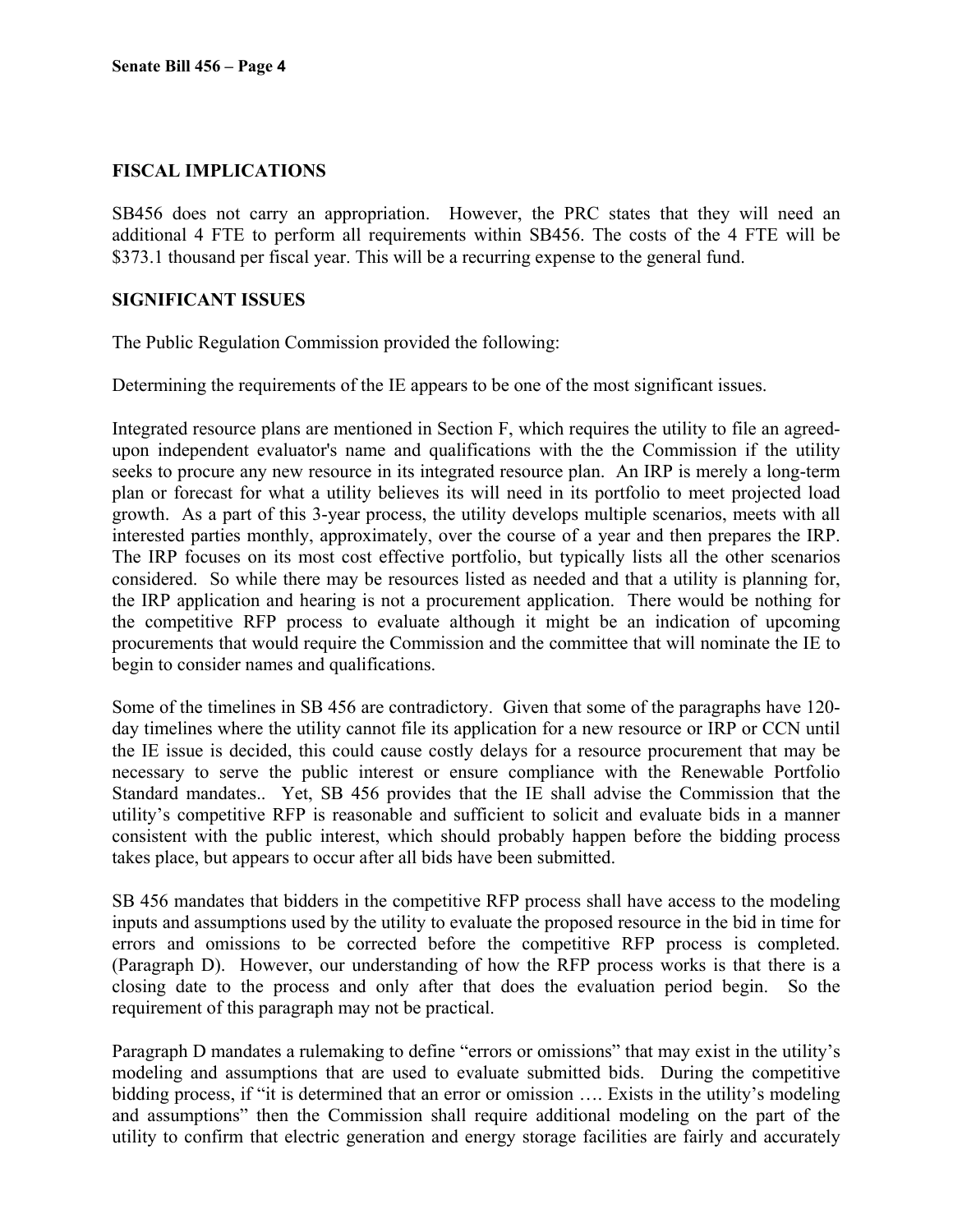#### **Senate Bill 456 – Page 5**

represented. This paragraph is not clear as to who will determine that there is an error or omission. It appears that it may be the bidder since the beginning of the paragraph says that bidders shall be permitted access to the utility's modeling inputs and assumptions so that they can correct errors and omissions before the RFP process ends. Ignoring the problematic timeline issue that was mentioned previously in this section, it would be important that unsuccessful bidders could not manipulate the result claiming errors or omissions and forcing additional modeling until their bid is chosen. On the other hand, utilities make mistakes and there must be a process for addressing it when this occurs.

Paragraph E seems to suggest that it utility may be required to lease or transfer a utility-owned site to an independent power producer for reasonable compensation. But it doesn't define under what scenarios that might occur (i.e. if the IPP won the bid) nor does is say what reasonable compensation might be or who might determine if it is reasonable. This could prove complicated if parties cannot agree on reasonable compensation. This may set up the IPP's bid to be needlessly delayed or not selected.

There are conflicting priorities and timelines for appointing the IE and the IE contract. A committee comprised of the utility, the Utility Division Staff, and the Attorney General will propose an IE. It is not clear who or how many represent each organization. They are to agree on an IE and a proposed contract and submit it to the Commission. If they cannot agree, then the utility notifies the Commission, which shall then "name an individual it proposes to appoint… and propose a contract between the Commission and the IE." (Paragraph G).

However, Paragraph H says that approximately four months (120 days at least) before the utility even files its application for a CCN, the Commission shall notify the public of the name and qualifications of its proposed IE, giving anybody in the public, or any organization, seven days afterwards (it is unclear if these are calendar days or business days) to file a verified protest for good cause shown. The question becomes, if this is done before the utility even files its application for which the IE will be needed, how will the Commission or the public or any interested organization have any basis for judging what qualifications would be needed to properly evaluate the competitive RFP? Would the specifics of the CCN application even be known by anybody outside of the utility four months before filing? What is meant by a "verified protest?" How is "good cause shown" defined? These questions should be resolved.

The competitive RFP process only applies when utilities seek to procure new resources in the IRP process and is not needed in the IRP otherwise (Paragraph F). It also applies for any application to procure a new resource. But previously in Paragraph F, it says that the utility shall file for the Commission to appoint the independent evaluator chosen by the independent evaluator committee (utility, Utility Division staff at the PRC, and the Attorney General) as well as the contract between the Commission and the IE, at least 120 days before the utility files its IRP or an application for a new energy procurement. This means that even before the 120 day deadline to file the name and qualifications, the IE selection committee (utility, Utility Division staff, and the attorney general) must meet to agree upon a nominee for IE. From a practical point of view, those non-utility parties should then have to have access to the application to be filed 120+ days later in order to understand what resources are to be procured and therefore the qualifications needed. It does not seem likely that utilities will be able to complete their applications six months prior to filing in order to make it available to the IE committee. If an IRP or resource procurement application involves several new procurements, is one IE sufficient for the entire process or would there need to be more than one?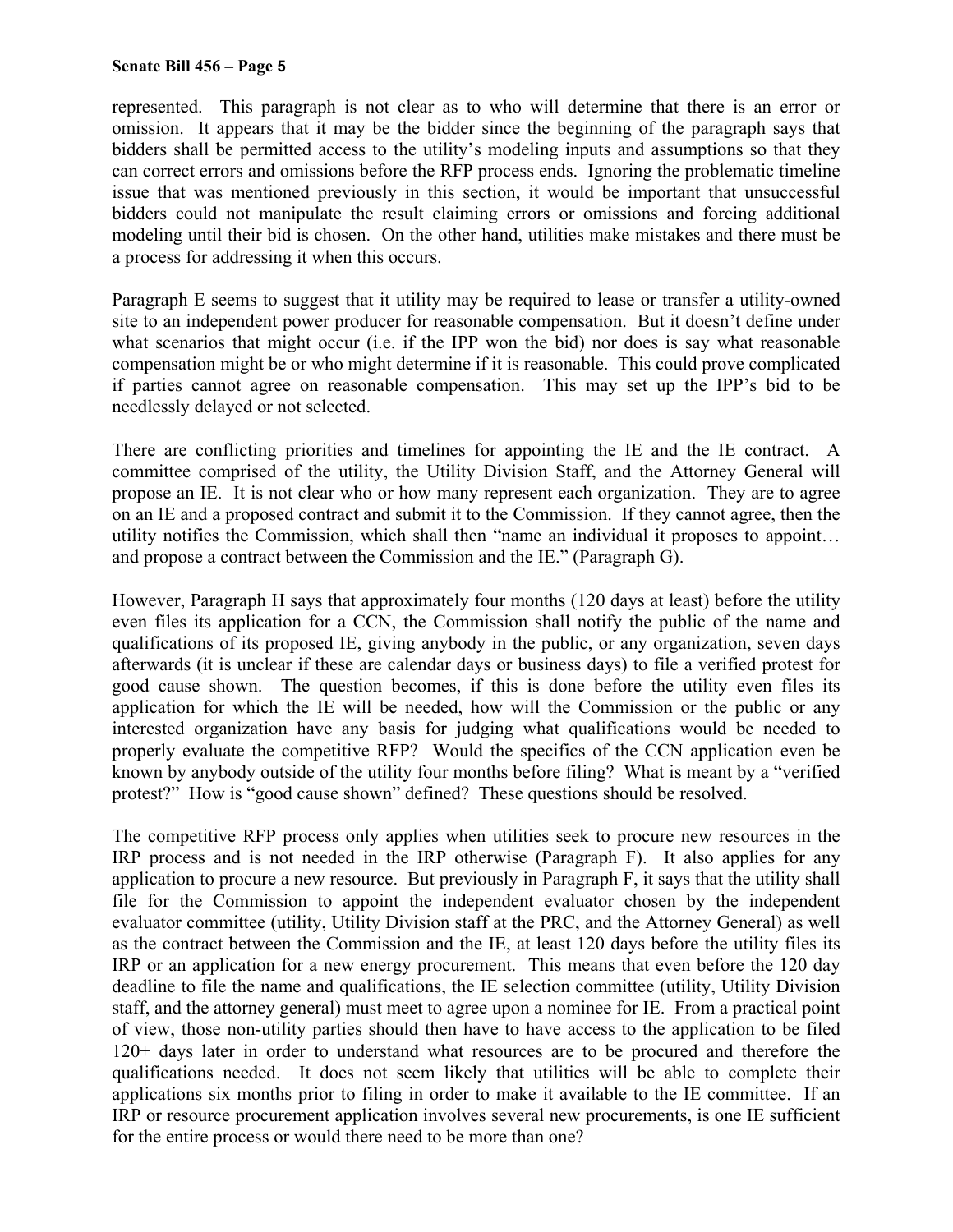Paragraph J states that the Commission shall approve a contract between the IE and the Commission once it has decided to appoint an IE. The Commission pays the IE, the utility reimburses the Commission and then can include the expense through rates. So ultimately ratepayers will pay for the IE. It seems like there might be an unnecessary layer of administration there that could cause lag time between parties getting reimbursed. Since the Commission is in charge of the contract and has the power to terminate the IE under the terms of the contract, there would be one less layer if the utility paid the IE directly and recovered the cost from ratepayers like it does other expenses.

It appears that the utility will evaluate the bids submitted in response to its competitive RFP and once it has evaluated and scored them all, it will submit the results to the IE who will independently evaluate them (Paragraph K). He or she will evaluate if the process was conducive to all feasible resource options submitting bids. The term "all feasible resource options" could lead to confusion, especially when Paragraph E is considered, where the utility may have to show, in certain instances, that it would not be feasible to lease or transfer a utility site to an independent power producer.

# **ADMINISTRATIVE IMPLICATIONS**

The Public Regulation Commission provided the following:

Various rulemakings are required by SB 456 within six months of the effective date of becoming law (Section T): (i) rulemaking to define what is an error or omission in the utility's modeling and assumptions is setting up the RFP (Paragraph D); (ii) rulemakings are implied to implement the requirements of this section (Paragraph Q).

# **CONFLICT, DUPLICATION, COMPANIONSHIP, RELATIONSHIP**

SB 456 conflicts with SB 275, HB 283, and HB 15 which also require competitive bidding practices for rural electric distribution cooperatives. Those three bills also have different timelines for the application, final orders, and a 40-day time period in which to declare the RPS procurement plan deficient.

### **OTHER SUBSTANTIVE ISSUES**

The Public Regulation Commission provided the following:

In 2018, the PRC commenced an inquiry into the procurement practices, including standards pertaining to the issuance and evaluation of RFPs by IOUs operating in New Mexico, and established a workshop schedule to study the same – Docket No. 18-00030-UT. The Commission has held two workshops to determine whether it should promulgate rules establishing standards for procurement of supply side resources, including standards for RFPs. The first workshop was held on March 14, 2018, and a second workshop was held on April 6, 2018.

### **WHAT WILL BE THE CONSEQUENCES OF NOT ENACTING THIS BILL**